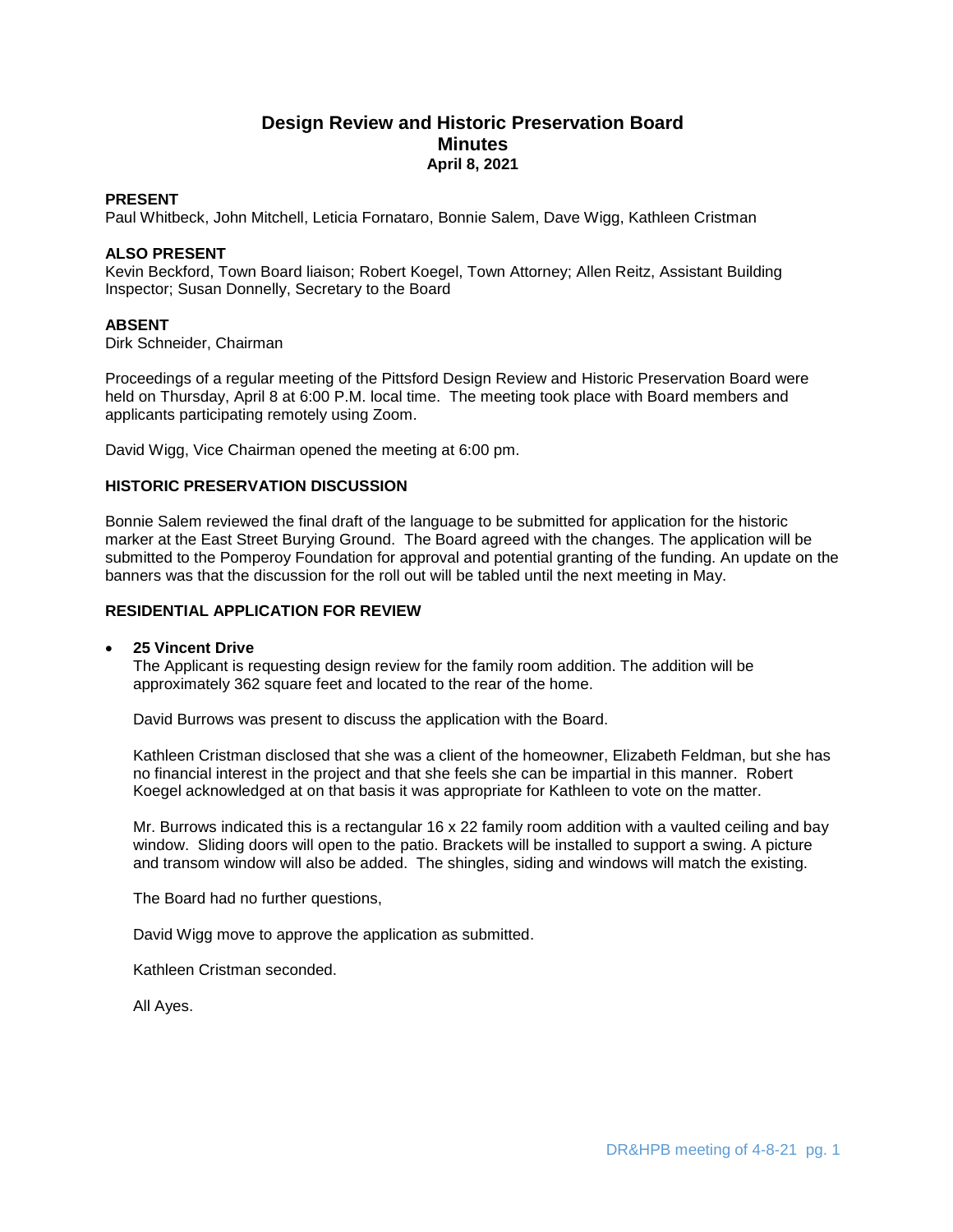# **41 Amber Hill Drive**

The Applicant is requesting design review for the addition of a three-season room. The addition will be approximately 270 square feet and located to the rear of the home.

The architect, Jack Sigrist, was present to discuss the application with the Board.

The addition will be unheated but will have a fireplace.

All materials will match the existing except the addition of a metal roof.

The chimney will be compatible with the rest of the house according to the architect.

John Mitchell moved to accept the application as submitted.

Leticia Fornataro seconded.

All Ayes.

### **28 Coddington Grove**

The Applicant is requesting design review for the kitchen addition. The addition will be approximately 384 square feet and located to the rear of the home.

Jack Sigrist was the representative for this application.

The addition will be a 12' x 32' expansion for a kitchen, dining room and laundry/pantry area.

All materials will match the existing.

There were no further questions from the Board.

Kathleen Cristman moved to accept the application as submitted.

Bonnie Salem seconded.

All Ayes.

#### **156 Kilbourn Road**

The Applicant is requesting design review for the first and second story additions. The first story additions will include a new porch, garage extension and a rear addition. The second story addition will be approximately 1395 square feet and will added to the current one story home.

The architect, Patrick Morabito and the homeowner, Joe Ryan, were present for the discussion of this application.

The Board expressed deep concern that the character of the neighborhood is changing with the conversion of smaller homes to larger. Other concerns were that the garage is being moved 7 ½ feet forward of the porch, the material was proposed to be vinyl siding and other materials had not yet been decided upon. It was noted that vinyl siding is not a characteristic of materials used on homes in this neighborhood.

Robert Koegel discussed that despite the noted fact that the neighborhood character is being changed with the proposed changes of this home does the Board feel that the value of the surrounding homes will be affected. The Board felt strongly that the use of vinyl siding in a neighborhood that does not feature this material could prove a detriment. The homeowner indicated that he is willing to change his choice of siding material in order to be more appropriate to the neighborhood.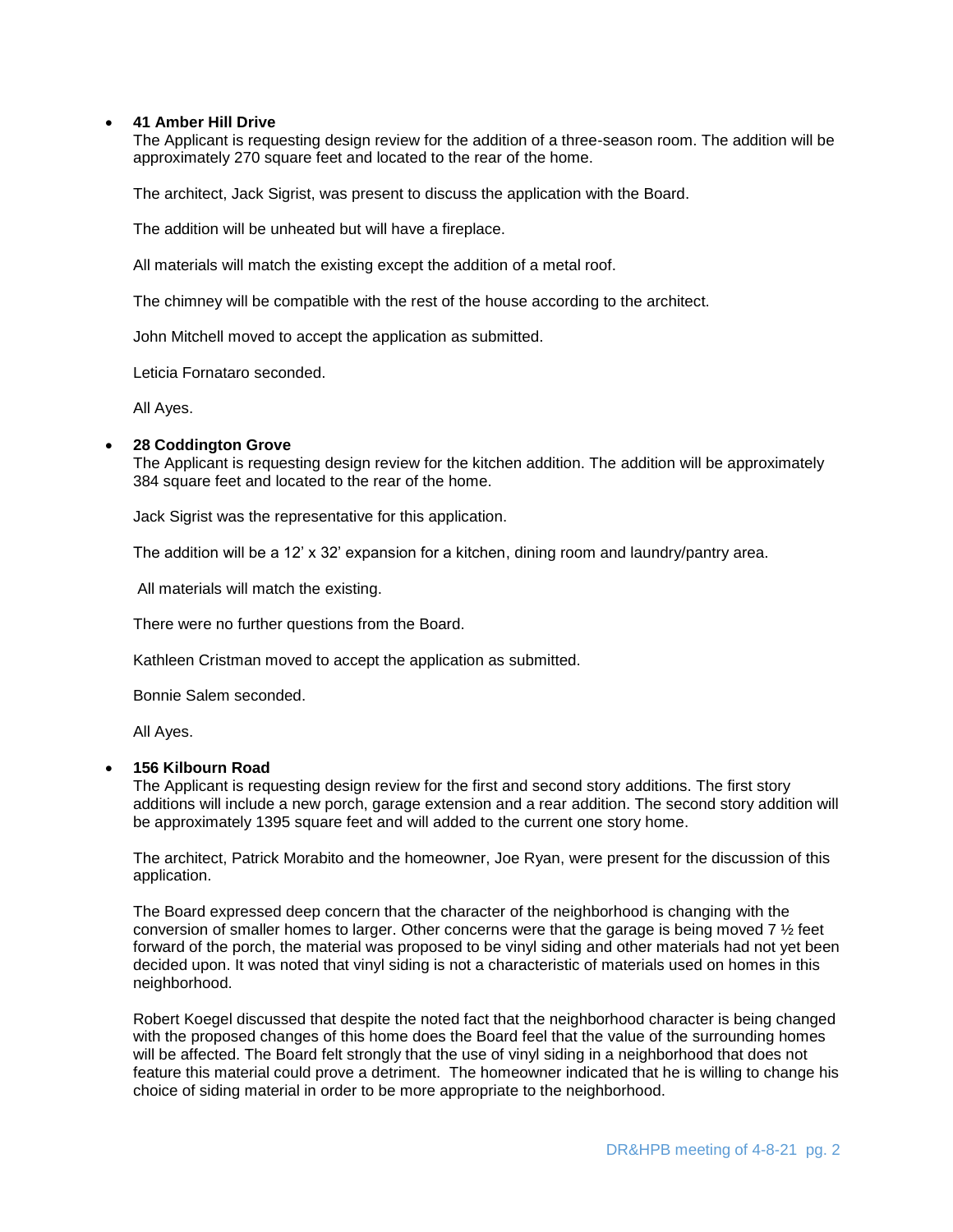David Wigg moved to accept the application with the condition that the siding be a cementitious material, fascia trim and the windows be a 2 over 2 double hung window.

John Mitchell seconded.

Wigg – Aye Salem – Aye Cristman – Aye Fornataro – Aye Whitbeck – Nay Mitchell - Aye

### **15 Coventry Ridge**

The Applicant is requesting design review for the cover porch addition. The addition will be approximately 591 square feet and will be located to the rear of the home.

Jim Brasley was present to discuss the application with the Board. He indicated that all materials will match the existing, the trim will be white and there will be stone veneer.

The Board commented that the arches do not necessarily blend with the architecture of the home but Mr. Brasley indicated this was the owner's choice.

Bonnie Salem moved to accept the application as submitted.

Leticia Fornataro seconded.

All Ayes.

#### **290 Tobey Road**

The Applicant is returning to request a change to a previously approved application. The Board approved an addition to for a third bay to an existing two car garage. The garage addition was going be approximately 432 sq. ft. and the applicant would like to add an additional 48 square feet.

Jim Brasley was the representative for this application.

The requested change is a modification of 2 ft. to the previous design.

David Wigg moved to approve the resubmission as drawn.

Kathleen Cristman seconded.

All Ayes.

#### **3500-3600 East Avenue**

The Applicant is requesting design review for Kilbourn Place Building #1. This building will be one of the apartment portions of the Kilbourn Place project.

David Riedman, David Hanlon and Jarrad Coons were present to discuss the application with the Board.

The building being presented for review will be a 62 unit building. Two wings will face East Avenue and the rest of the building will parallel 490 to the rear with garages underneath. The materials will be be brick and Hardi Board siding. The roofs will be shingled. The windows will be vinyl casement with PVC trim with muntins between the glass. An entry with a  $\frac{1}{2}$  arch will be projected out on one side corner. There is a mixture of unit sizes.